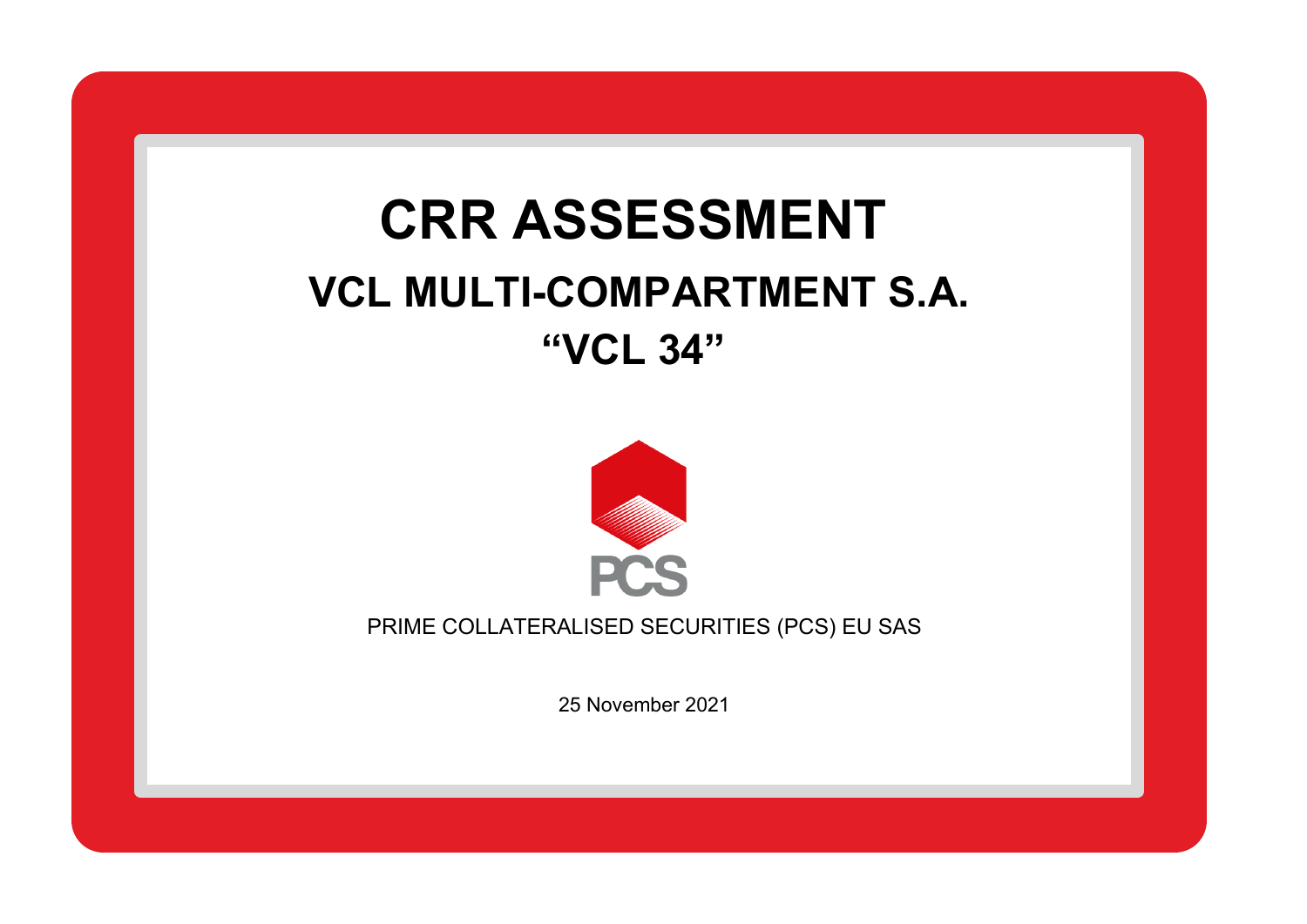

**Dr Martina Spaeth, contact: T. + 33 1 75 85 01 40 | M: +33 6 26 63 23 40 martina.spaeth@pcsmarket.org**

**This is a CRR Assessment.**

**This CRR Assessment must be read together with the PCS Procedures Manual and the PCS Term Evidentiary Standards Manual. This document is based upon the materials received by PCS as at the date of this document. Any page references in this document are to the prospectus unless otherwise stated.**

**It is important that the reader of this checklist reviews and understands the disclaimer referred to on the following page.**

**25 November 2021**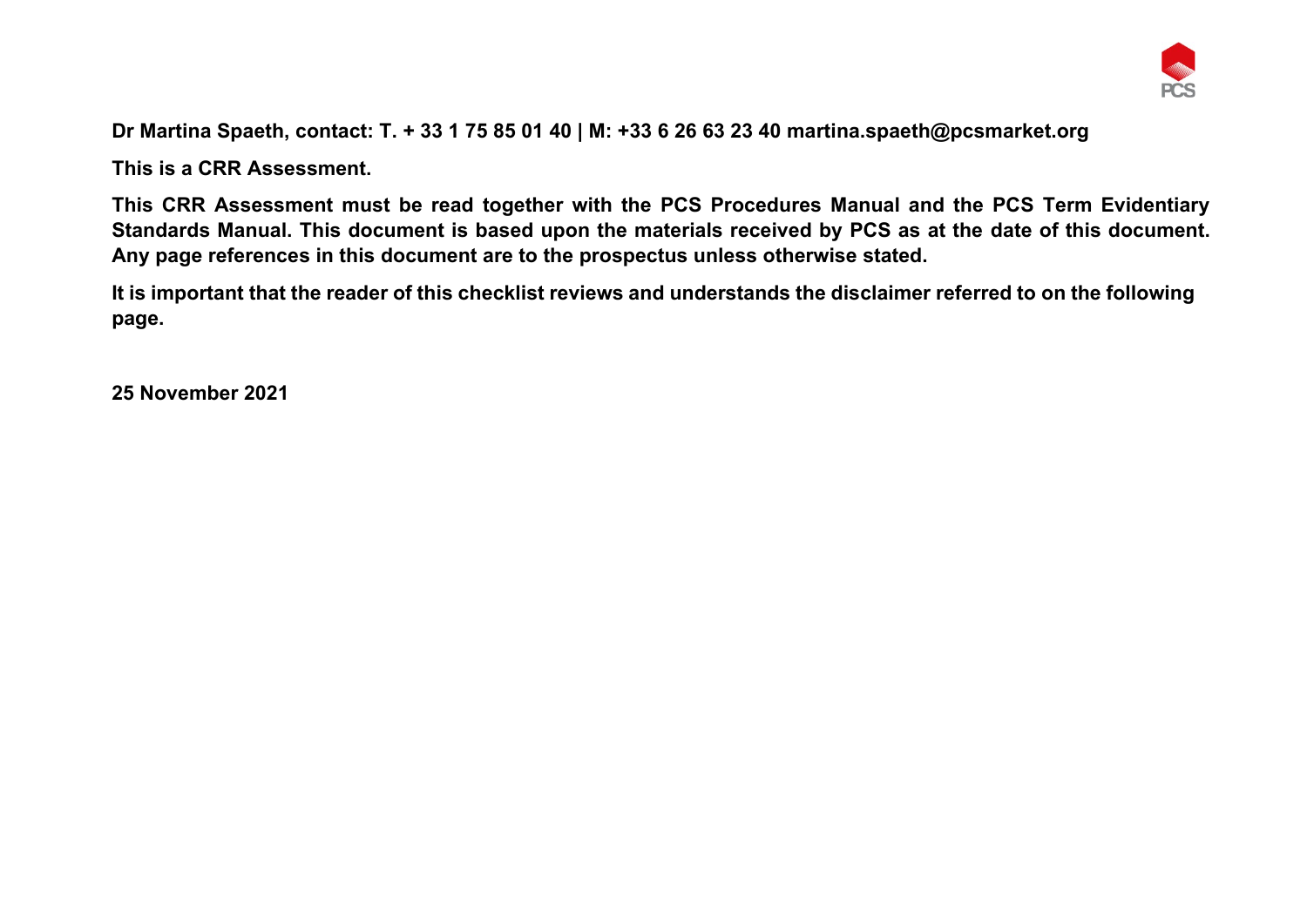

## **Disclaimer**

Neither an STS Verification, nor a CRR Assessment, nor an LCR Assessment is a recommendation to buy, sell or hold securities. None are investment advice whether generally or as defined under Markets in Financial Instruments Directive (2004/39/EC) and none are a credit rating whether generally or as defined under the Credit Rating Agency Regulation (1060/2009/EC).

PCS EU and PCS UK are authorised respectively by the French Autorité des Marchés Financiers and by the United Kingdom Financial Conduct Authority as third-party verification agents pursuant to article 28 of Regulation (EU) 2017/2402 (the "**STS Regulation**").

Currently, none of the activities involved in providing an CRR Assessment are endorsed or regulated by any regulatory and/or supervisory authority nor are the PCS Association or PCS EU regulated by any regulator and/or supervisory authority including the Belgian Financial Services and Markets Authority, the United Kingdom Financial Conduct Authority, the French Autorité des Marchés Financiers or the European Securities and Markets Authority.

By assessing the CRR status of any securities or financing, neither the PCS Association nor PCS UK nor PCS EU express any views about the creditworthiness of these securities or financings or their suitability for any existing or potential investor or as to whether there will be a ready, liquid market for these securities or financings.

Equally, by completing (either positively or negatively) any CRR status assessment of certain instruments, no statement of any kind is made as to the value or price of these instruments or the appropriateness of the interest rate they carry (if any).

In the provision of any CRR Assessment. PCS has based its decision on information provided directly and indirectly by the originator or sponsor of the relevant securitisation. Specifically, it has relied on statements made in the relevant prospectus or deal sheet, documentation and/or in certificates provided by, or on behalf of, the originator or sponsor in accordance with PCS' published procedures for the relevant PCS verification or assessment. You should make yourself familiar with these procedures to understand fully how any PCS service is completed. These can be found at<https://pcsmarket.org/> (the "PCS Website"). Neither the PCS Association nor PCS UK nor PCS EU undertake their own direct verification of the underlying facts stated in the prospectus, deal sheet, documentation or certificates for the relevant instruments and the completion of any CRR Assessment is not a confirmation or implication that the information provided to it by or on behalf of the originator or sponsor is accurate or complete.

The PCS entities take reasonable measures to ensure the quality and accuracy of the information on www.pcsmarket.org. However, neither the PCS Association nor PCS UK nor PCS EU can be held liable in any way for the inaccuracy or incompleteness of any information that is available on or through the PCS Website. In addition, neither the PCS Association nor PCS UK nor PCS EU can in any way be held liable or responsible for the content of any website linked to the PCS Website.

To understand the meaning and limitations of any CRR Assessment you must read th[e General Disclaimer](https://pcsmarket.org/) that appears on the PCS Website.

When entering any of the "Transaction" sections of the PCS Website, you will be asked to declare that you are allowed to do so under the legislation of your country. The circulation and distribution of information regarding securitisation instruments (including securities) that is available on the PCS Website may be restricted in certain jurisdictions. Persons receiving any information or documents with respect to or in connection with instruments (including securities) available on the PCS Website are required to inform themselves of and to observe all applicable restrictions.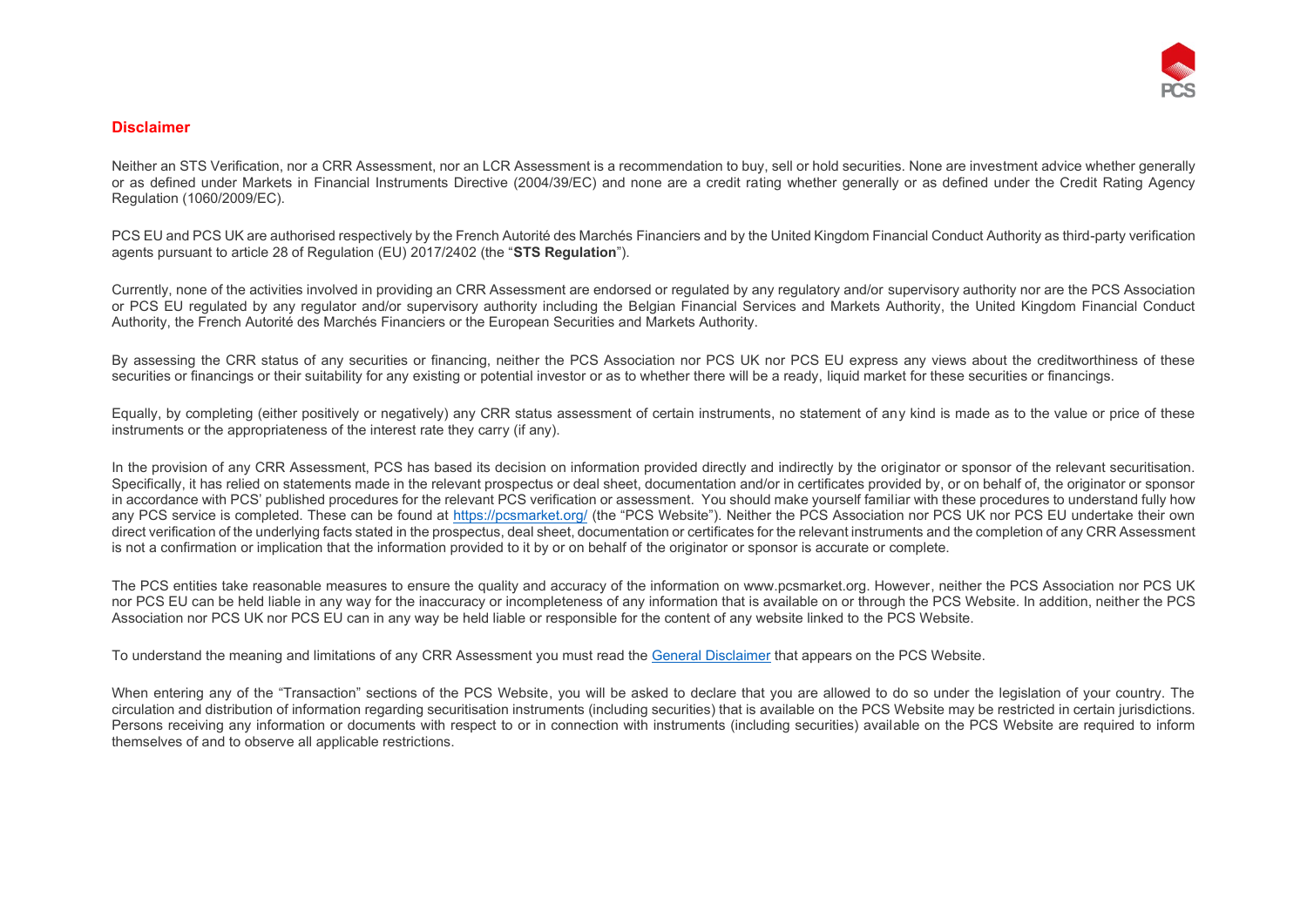

## **Prime Collateralised Securities (PCS) CRR Assessment**

п

| Individual(s) undertaking the assessment<br>Dr Martina Spaeth |                                                                                            |  |  |
|---------------------------------------------------------------|--------------------------------------------------------------------------------------------|--|--|
| Date of Assessment / Version                                  | 25 <sup>th</sup> November 2021                                                             |  |  |
| The transaction to be assessed (the "Transaction")            | <b>VCL 34</b>                                                                              |  |  |
|                                                               |                                                                                            |  |  |
| <b>Issuer</b>                                                 | VCL Multi-Compartment S.A., (acting for and on behalf of its)<br><b>Compartment VCL 34</b> |  |  |
| Originator                                                    | Volkswagen Leasing GmbH ("VWL")                                                            |  |  |
| Seller                                                        | Volkswagen Leasing GmbH ("VWL")                                                            |  |  |
| Joint Lead Manager(s)                                         | BofA Securities, Landesbank Baden-Württemberg, MUFG                                        |  |  |
|                                                               | Securities Europe N.V.                                                                     |  |  |
| <b>Transaction Legal Counsel</b>                              | Hogan Lovells International LLP                                                            |  |  |
| <b>Rating Agencies</b>                                        | DBRS, Fitch                                                                                |  |  |
| Stock Exchange                                                | <b>Bourse Luxembourg</b>                                                                   |  |  |
| <b>Closing Date</b>                                           | 25 November 2021                                                                           |  |  |
|                                                               |                                                                                            |  |  |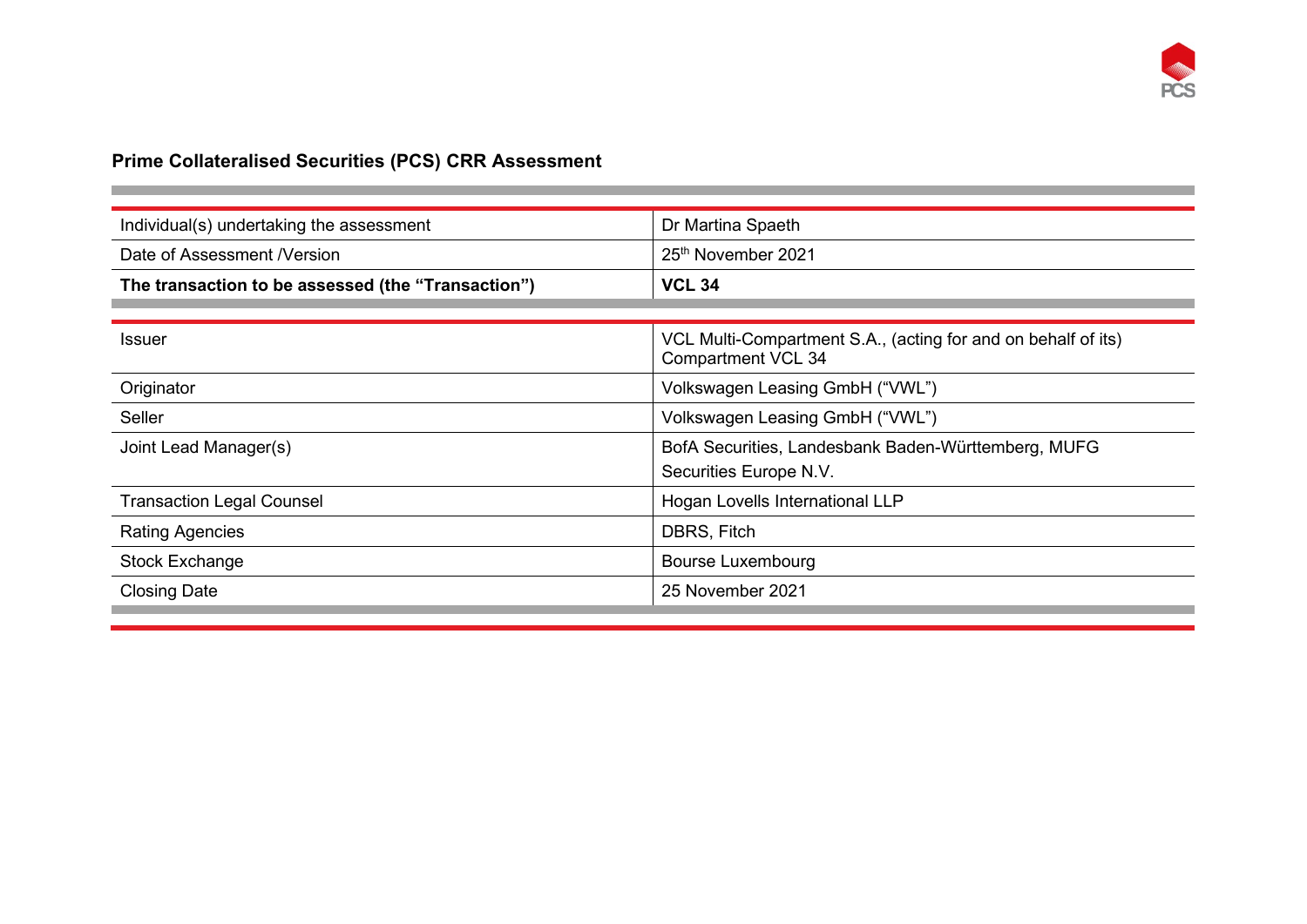

| <b>Legislative Text and CRR Criteria</b>                                                                                                                                                                                                                                         |                                                                                                                                                                                                                                                                                                                                                                                                                                    | <b>Identifying Document and Checking Page</b><br><b>Reference</b>                                                                                                                                                                                                                                                                                                                                        | <b>Checking Comments</b>                                                                                                                                                                                | <b>Criteria</b><br><b>Fulfilled</b><br>Yes / No |  |  |  |  |
|----------------------------------------------------------------------------------------------------------------------------------------------------------------------------------------------------------------------------------------------------------------------------------|------------------------------------------------------------------------------------------------------------------------------------------------------------------------------------------------------------------------------------------------------------------------------------------------------------------------------------------------------------------------------------------------------------------------------------|----------------------------------------------------------------------------------------------------------------------------------------------------------------------------------------------------------------------------------------------------------------------------------------------------------------------------------------------------------------------------------------------------------|---------------------------------------------------------------------------------------------------------------------------------------------------------------------------------------------------------|-------------------------------------------------|--|--|--|--|
| Article 243 (1)<br>2. Positions in a securitisation, other than an ABCP programme or ABCP transaction, that qualify as positions in an STS securitisation, shall be eligible for<br>the treatment set out in Articles 260, 262 and 264 where the following requirements are met: |                                                                                                                                                                                                                                                                                                                                                                                                                                    |                                                                                                                                                                                                                                                                                                                                                                                                          |                                                                                                                                                                                                         |                                                 |  |  |  |  |
| $\overline{1}$                                                                                                                                                                                                                                                                   | (a) at the time of inclusion in the securitisation, the<br>aggregate exposure value of all exposures to a<br>single obligor in the pool does not exceed 2 % of<br>the exposure values of the aggregate outstanding<br>exposure values of the pool of underlying<br>exposures. For the purposes of this calculation,<br>loans or leases to a group of connected clients<br>shall be considered as exposures to a single<br>obligor. | See Prospectus, Warranties and Guarantees in<br>relation to the Sale of the Purchased Lease<br><b>Receivables</b><br>(m) that the total amount of Purchased Lease<br>Receivables assigned hereunder resulting from<br>Lease Contracts with one and the same Lessee<br>will not exceed 0.5% of the Aggregate<br>Discounted Receivables Balance in respect of<br>any single Lessee as at the Cut-Off Date; |                                                                                                                                                                                                         | Yes $\boxtimes$<br>No                           |  |  |  |  |
|                                                                                                                                                                                                                                                                                  | In the case of securitised residual leasing values,<br>the first subparagraph of this point shall not apply<br>where those values are not exposed to<br>refinancing or resell risk due to a legally<br>enforceable commitment to repurchase or<br>refinance the exposure at a pre-determined<br>amount by a third party eligible under Article<br>201(1);                                                                          | Not applicable.                                                                                                                                                                                                                                                                                                                                                                                          |                                                                                                                                                                                                         | Yes $\Box$<br>No<br>$N/A \boxtimes$             |  |  |  |  |
| $\overline{2}$                                                                                                                                                                                                                                                                   | (b) at the time of their inclusion in the securitisation,<br>the underlying exposures meet the conditions for<br>being assigned, under the<br>Standardised<br>Approach and taking into account any eligible<br>credit risk mitigation, a risk weight equal to or<br>smaller than:                                                                                                                                                  |                                                                                                                                                                                                                                                                                                                                                                                                          | PCS has received due<br>diligence material from VWL<br>confirming that the assets at<br>their time of inclusion meet<br>the conditions for being<br>assigned a risk weight<br>standardised<br>under the | Yes $\boxtimes$<br>No                           |  |  |  |  |

<sup>&</sup>lt;sup>1</sup> REGULATION (EU) 2017/2401 OF THE EUROPEAN PARLIAMENT AND OF THE COUNCIL of 12 December 2017 amending Regulation (EU) No 575/2013 on prudential requirements for credit institutions and investment firms.